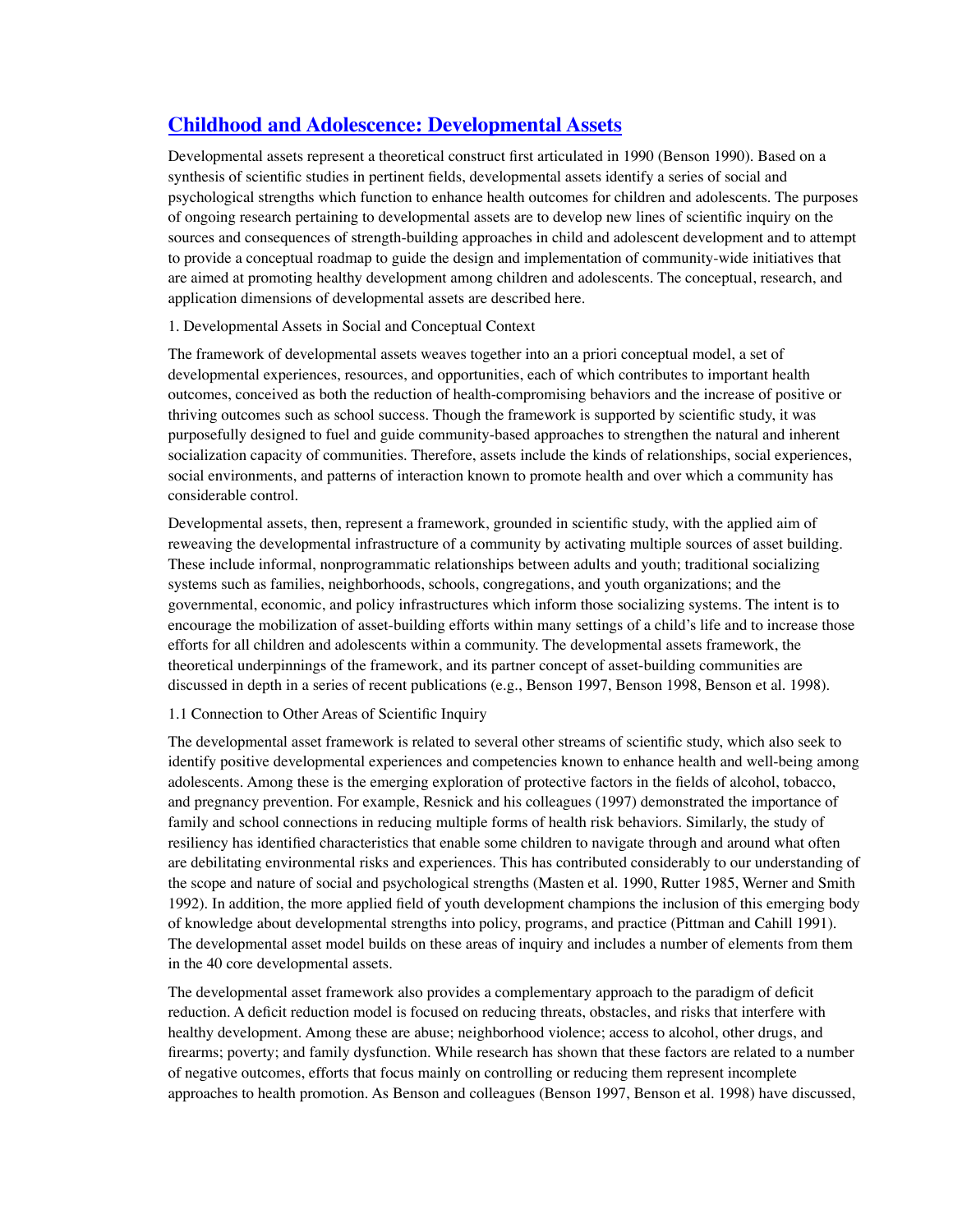approaches which depend exclusively on deficit reduction may unintentionally expand the role of professionals, programs, and policy in child and adolescent health. This may be to the detriment of more informal and natural capacities that may be rooted in the community.

The asset model provides, then, an alternative and complementary set of'benchmarks' or targets that can be added to the necessary and influential paradigm of risk reduction. Rather than focusing solely on problems or threats to be reduced, it accents relationships, experiences, resources, and opportunities to be promoted.

## 1.2 Community as a Context for Human Development

The developmental asset framework is also connected, both intellectually and strategically, to the fields of community change and community building. These areas have historically focused on the economic, service, and environmental infrastructures of a city, defining both the inherent capacity of local communities for promoting civic health (Kretzman and McKnight 1993, McKnight 1995) and identifying those core processes of engaged community which can inform the health of residents. Among these emerging constructs are social trust, personal efficacy, and social capital (Sampson et al. 1997). In addition, the conceptualization and definition of the developmental assets were informed by other community research efforts focusing on the concepts of social norms, civic engagement, indigenous leadership, and community capacity building (Benson 1997, Benson et al. 1998).

### 2. The Developmental Asset Framework

The original configuration of 30 developmental assets (e.g., Benson 1990) was expanded to 40 developmental assets in 1996, based on analysis of data gathered on 254,000 6th-12th-grade students, additional synthesis of child and adolescent research, and consultations with researchers and practitioners (Benson 1997). The framework's conceptual foundations are based on empirical studies of child and adolescent development, as well as applied studies in prevention, health promotion, and resiliency. The development of this conceptual foundation involved a research synthesis which focused on integrating developmental experiences that are widely known to inform three types of health outcomes among adolescents: (a) the prevention of high-risk behaviors (e.g., substance use, violence, sexual intercourse, school dropout); (b) the enhancement of thriving outcomes (e.g., school success, affirmation of diversity, prosocial behavior); and (c) resiliency or the capacity to overcome adversity. The assets were framed initially around adolescent development and they are assessed through a self-report survey (Leffert et al. 1998). The assets were extended downward conceptually to include young children (birth-age 10) which then encompasses a more lifespan context (Roehlkepartain and Leffert 2000).

The conceptualization of the asset framework identified naming developmental factors that were particularly robust in predicting health outcomes and for which there was evidence that they could be generalized across gender, race/ethnicity, and family income. In addition, the assets were conceived to reflect core developmental processes which include the relationships, social experiences, social environments, patterns of interaction, norms, and competencies over which a community of people has considerable control. That is, the assets are more about the primary processes of socialization than the equally important arenas of economy, services, and physical infrastructure of a city (Benson et al. 1998).

Because the developmental asset framework was designed not only to inform theory and research but also to have practical significance for the mobilization of communities, the 40 assets are placed in categories that have conceptual integrity and can be described easily to the residents of a community. As seen in Table 1, they are grouped into 20 external assets (i.e., environmental, contextual, and relational features of socializing systems) and 20 internal assets (i.e., skills, competencies, and commitments). The external assets include four categories: (a) support, (b) empowerment, (c) boundaries and expectations, and (d) constructive use of time. The internal assets are also placed in four categories: (a) commitment to learning, (b) positive values, (c) social competencies, and (d) positive identity. The scientific foundations for the eight categories and each of the 40 assets are described in more detail in Scales and Leffert (1999).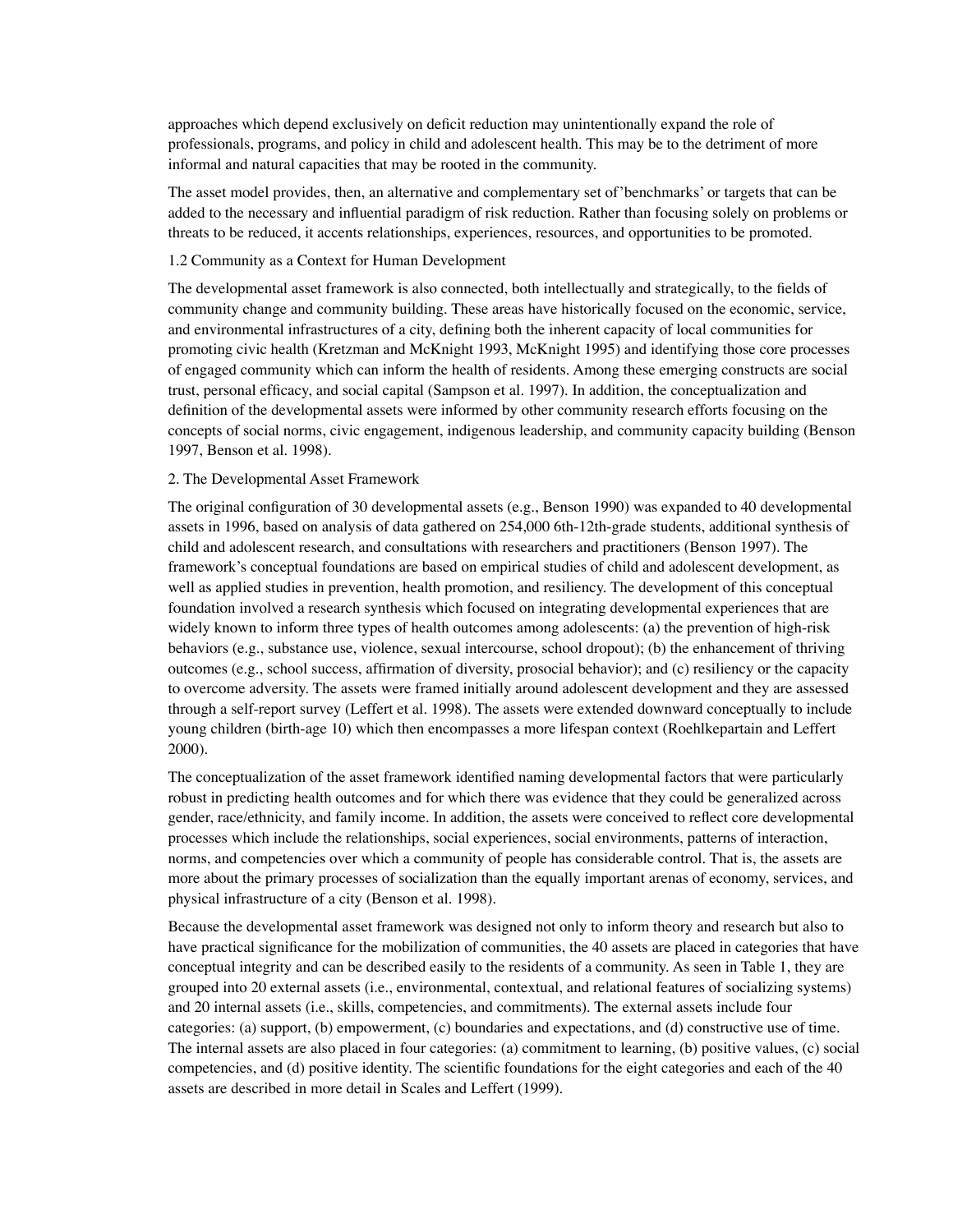## 3. Measurement, Descriptive Data, and Prediction

Since 1996, numerous studies of 6th-12th-grade young people in public and private schools in the United States have been conducted using the Search Institute Profiles of Student Life: Attitudes and Behaviors, a selfreport survey. This 156-item self-report survey measures the 40 developmental assets, developmental deficits (e.g., whether youth watch too much television or are victims of violence), thriving indicators (e.g., school success, physical health behaviors), and high-risk behaviors (e.g., alcohol and other substance use, antisocial behavior, school problems) (Leffert et al. 1998). The most recent aggregate sample is made up of 99,462 6th-12th-grade youth from public and alternative schools in 213 cities and towns in the United States who took the survey during the 1996-7 academic year. This sample has served as a focal point for several studies of the relation of assets to risk behaviors and thriving outcomes (Benson et al. 1998, Leffert et al. 1998, Scales et al. 2000).

#### 3.1 Examples of Descriptive Data and the Additive Nature of Developmental Assets

The self-report survey is primarily used as a means of communicating aggregate data on a community's youth. A report, developed for each city or school district that uses the survey, often becomes a widely shared document and is used to frame a community-wide discussion and serves as a focal point to mobilize around raising healthy youth (Benson et al. 1998). A dichotomous form of reporting the assets, whereby each asset is simplified into a single percentage of youth who have, or do not have, the asset, is utilized as an effective method for communicating the asset profile to diverse subgroups within a community. This also allows for a simple summation of the average number of youth assets in any given community. Based on this aggregate sample, youth report having, on average, 18 of the 40 developmental assets. As part of a standardized report, communities also receive a breakdown of the percentage of young people who report different levels of developmental assets. In the aggregate sample, 20 percent have 0-10 assets, 42 percent have 11-20, 30 percent have 21-30, and 8 percent have 31-40 (Benson et al. 1998). When these categories are combined in crosstabulation with risk behaviors or thriving indicators, they become a significant source of information for community members. For example, Table 2 shows the percentage of 6th-12th grade youth in the aggregate sample who report that they engage in each of 10 risk behavior patterns by their level of developmental assets. The table also includes a definition of each risk behavior pattern. It is important to note that for each of the 10 risk behavior patterns, the percentage of students reporting the risk behavior declines as the level of assets rises. This same relationship between assets and risk behaviors has been observed across grade, gender, racial or ethnic group, and across all communities studied.

The opposite pattern between level of assets and positive or thriving behaviors has also been repeatedly demonstrated. For these assessments youth who report fewer assets are also less likely to report each of the thriving indicators including school success and the affirmation of diversity (Benson et al. 1998).

# 3.2 Grade and Gender Differences

Some variation has been observed across communities and in different subgroups of adolescents. Overall, females report experiencing more of the assets than males. With males and females across each of the asset levels, 45 percent of females report that they experience more than half of the 40 assets compared to 30 percent of males who report that they experience more than half of the assets.

When comparing the effect of grade and gender differences in each of the individual assets, at least small effects (about 0.20; Cohen 1988) are observed in about one-half of the assets, suggesting somewhat pervasive, but small, differences in the contextual experiences of boys and girls over the adolescent years (Leffert et al. 1998). In addition, a fairly consistent decline in the reports of the assets for both males and females across this age period are found. That is, young adolescents (i.e., 6th-8th graders) tend to report experiencing more of the assets than older adolescents (i.e., 9th-12th graders) (see Table 3).

3.3 Prediction of Risk Behaviors and Thriving Indicators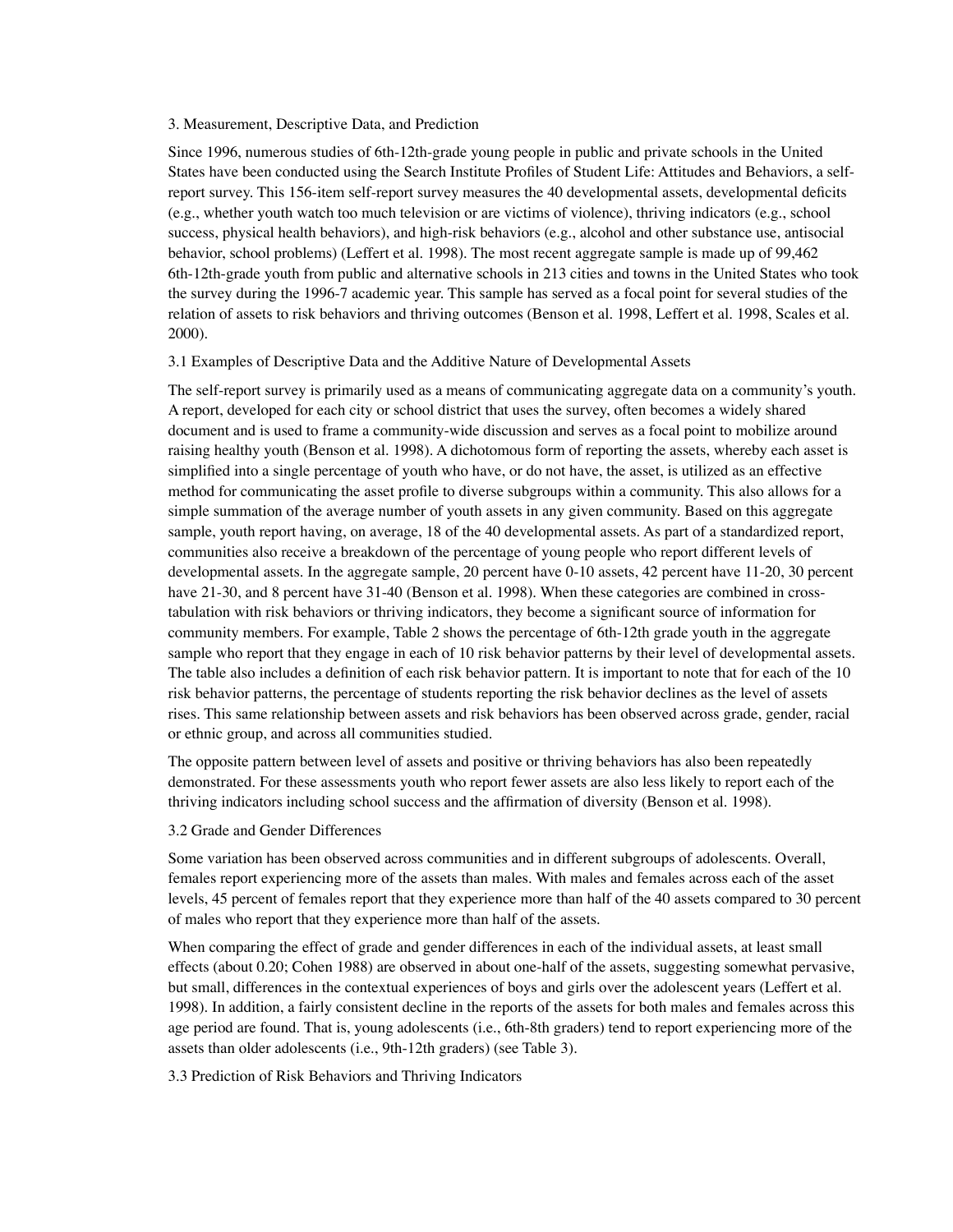In reports to participating communities, analyses similar to that presented in Table 2 are included to demonstrate the relation of developmental assets to both the risk behaviors and thriving indicators. In other studies using aggregate samples, regression analyses are used to assess the extent to which the developmental assets are useful in predicting either a reduction in risk behaviors (Leffert et al. 1998) or a promotion of thriving indicators (Scales et al. 2000). Those analyses have shown that demographic variables accounted for a range of 5-14 percent of the total variance of each of the models constructed to examine risk behaviors. In each analysis, a set of the developmental assets contributed a significant amount over and above the influence of the demographic variables, accounting for a total of 21-41 percent of the variance explained in the reduction of each of the individual risk behavior patterns and for 66 percent of the variance in a composite index of risk behaviors.

Similarly, Scales and colleagues (Scales et al. 2000) examined the extent to which developmental assets predicted thriving behaviors and how it varied across different ethnic groups. The demographic variables accounted for a range of 1-8 percent of the total variance explained by each of the models and each model accounted for a total of 10-43 percent of the variance explained in the individual thriving indicators and from 47 to 54 percent of the variance explained in a thriving index.

## 4. Application

Developmental assets, then, have particular utility for predicting reduction in multiple forms of risk-taking and thriving behavior (e.g., Leffertetal. 1998, Scaleset al. 2000). The descriptive portraits of assets from hundreds of American communities suggest that these developmental asset targets are normatively fragile. A set of comprehensive and interlocking strategies have been proposed to mobilize the inherent and natural assetbuilding capacity of community residents (Benson 1997, Benson et al. 1998) and community socializing systems, including families (Roehl-kepartain and Leffert 2000), schools (Starkman et al. 1999), congregations (Roehlkepartain 1998), and youth-serving organizations (Nelson 1998). New conceptual and measurement efforts are underway to extend the asset framework to a series of developmental phases in the 0-20 age range.

Though the focus of this last section is on the influence of communities, it is noted here that the developmental assets construct can be applied in a wide variety of ways. For example, national youth-serving systems and their local affiliates utilize the framework for strategic planning and as a training tool for staff, boards, and volunteers. A growing number of foundations utilize the work for both frame-funding initiatives and to evaluate proposals. Professionals (e.g., social workers, counselors) utilize the framework to design interventions for individual children and adolescents.

# 4.1 Defining Asset-building Communities

Asset-building communities are geographies of place which maximize attentiveness to promoting developmental strengths for all children and adolescents (Benson 1997). The dynamics and processes by which communities mobilize their asset-building capacity are arelativelyunexploredlineofinquiry, both theoretically and empirically. An initial framework for understanding the asset-building capacity of communities provides a set of core principles (Benson 1997, Benson et al. 1998). Among these are the principles of developmental redundancy (the exposure to asset-building people and environments within multiple contexts), developmental depth (a focus on nurturing most or all assets in children and adolescents), and developmental breadth (extending, by purpose and design, the reach of asset-building energy to all children and adolescents).

In activating these core principles, five sources of asset-building potential are hypothesized to exist within all communities, each of which can be marshaled via a multiplicity of community mobilization strategies. These sources of potential asset-building influence include: (a) sustained relationships with adults, both within and beyond family; (b) peer group influence (when peers choose to activate their asset-building capacity); (c) socializing systems; (d) community-level social norms, ceremony, ritual, policy, and resource allocation; and (e) programs, including school- and community-based efforts to nurture and build skills and competencies.